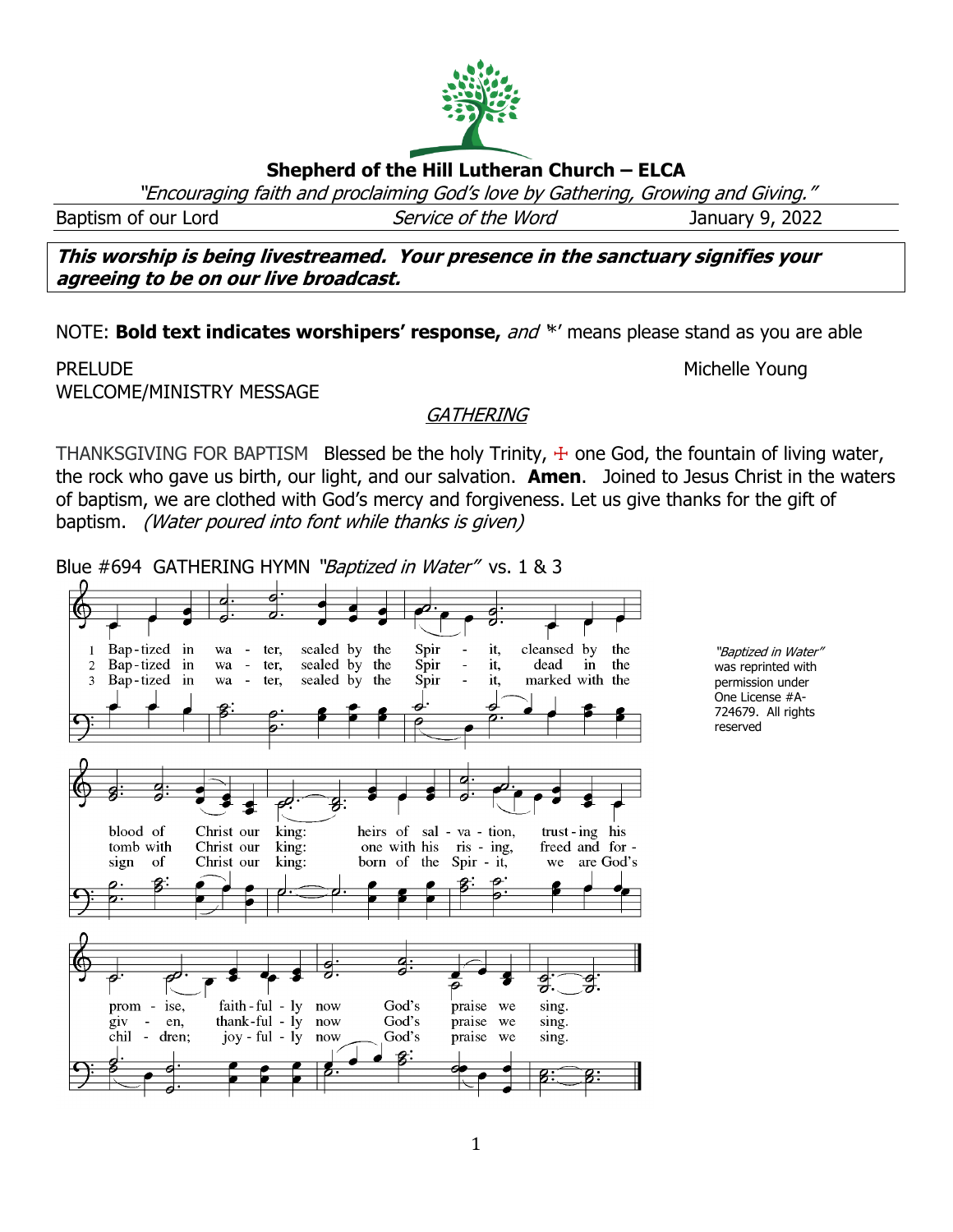\* P: The grace of the Lord Jesus Christ , the love of God, and the communion of the Holy Spirit be with you all. **And also with you.**

\* P: The Lord be with you. **And also with you.**

\* PRAYER OF THE DAY Almighty God, **you anointed Jesus at his baptism with the Holy Spirit and revealed him as your beloved Son. As a people also born of water and the Spirit in our own baptism, lead us into lives of faithful service to you, keeping the promises made at our baptism. May we delight in being called children of God, and boldly confess Jesus Christ as our Savior and Lord**. **Amen.**

## GROWING

Psalm 29 (please read responsively by responding with **bold text**)  $1$  Honor the LORD, you heavenly beings;

**honor the LORD for his glory and strength.**

**<sup>2</sup>** Honor the LORD for the glory of his name.

**Worship the LORD in the splendor of his holiness.**

**<sup>3</sup>** The voice of the LORD echoes above the sea. The God of glory thunders.

**The LORD thunders over the mighty sea.**

**<sup>4</sup>** The voice of the LORD is powerful; the voice of the LORD is majestic.

**<sup>5</sup> The voice of the LORD splits the mighty cedars; the LORD shatters the cedars of Lebanon.**

**<sup>6</sup>** He makes Lebanon's mountains skip like a calf;

**he makes Mount Hermon leap like a young wild ox.**

**<sup>7</sup>** The voice of the LORD strikes with bolts of lightning.

**<sup>8</sup> The voice of the LORD makes the barren wilderness quake**; **the LORD shakes the wilderness of Kadesh.**

**<sup>9</sup>** The voice of the LORD twists mighty oaks and strips the forests bare.

 **In his Temple everyone shouts, "Glory!"** 

**<sup>10</sup>** The LORD rules over the floodwaters.

**The LORD reigns as king forever.**

**<sup>11</sup>** The LORD gives his people strength.

**The LORD blesses them with peace.**

The persecution of the Jews who believed Jesus was the promised Messiah begins, and the believers are scattered. And because of this scattering, they find themselves in places where the Good News of Jesus has not yet been shared. Peter and John are sent to support the new Christians in Samaria, a group that was recently baptized after hearing the good news of Christ through the preaching of Philip. Hear how the Samaritans receive the gift of the Holy Spirit in the laying on of hands. A reading from the 8<sup>th</sup> chapter of the Acts of the Apostles, beginning at verse 1.

<sup>1</sup>And Saul approved of (the people) killing (Stephen). That day a severe persecution began against the church in Jerusalem, and all except the apostles were scattered throughout the countryside of Judea and Samaria. <sup>2</sup>Devout men buried Stephen and made loud lamentation over him. <sup>3</sup>But Saul was ravaging the church by entering house after house; dragging off both men and women, he committed them to prison.

<sup>4</sup>Now those who were scattered went from place to place, proclaiming the word. <sup>5</sup>Philip went down to the city of Samaria and proclaimed the Messiah to them. <sup>6</sup>The crowds with one accord listened eagerly to what was said by Philip, hearing and seeing the signs that he did,  $\frac{7}{1}$  for unclean spirits, crying with loud shrieks, came out of many who were possessed; and many others who were paralyzed or lame were cured. <sup>8</sup>So there was great joy in that city.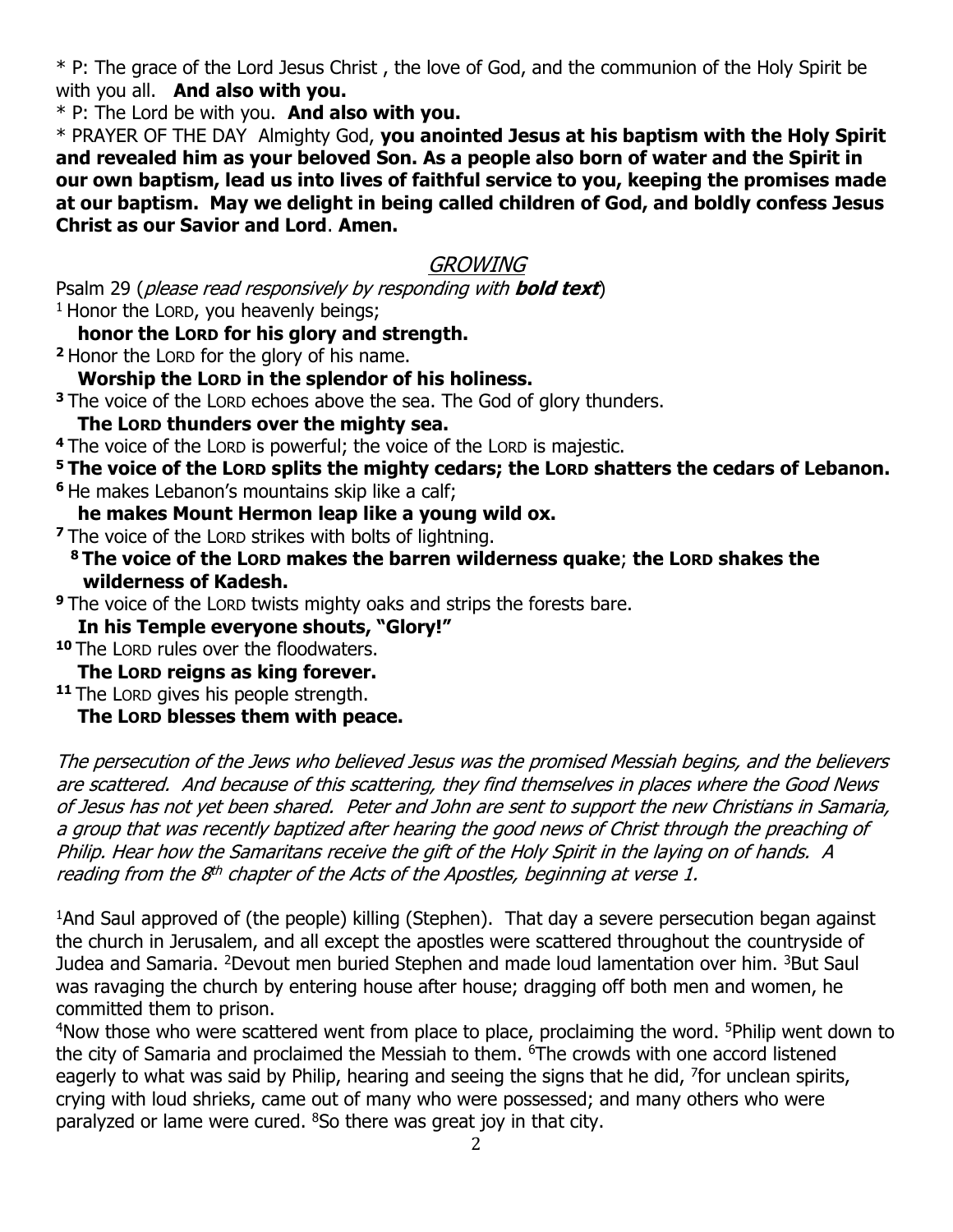<sup>14</sup>Now when the apostles at Jerusalem heard that Samaria had accepted the word of God, they sent Peter and John to them. <sup>15</sup>The two went down and prayed for them that they might receive the Holy Spirit <sup>16</sup>(for as yet the Spirit had not come upon any of them; they had only been baptized in the name of the Lord Jesus). <sup>17</sup>Then Peter and John laid their hands on them, and they received the Holy Spirit. <sup>25</sup>Now after Peter and John had testified and spoken the word of the Lord, they returned to Jerusalem, proclaiming the good news to many villages of the Samaritans. **The word of the Lord. Thanks be to God.**

John came as the one promised, the voice of one crying out in the wilderness <sup>Lk 3:4.</sup> His message is a baptism of repentance for the forgiveness of sins, and it builds an expectation with the people. John sets the record straight…he is not the Messiah…instead he points ahead to one who is coming. And whether the voice of God was heard by all or only by Jesus, God settles the matter: Jesus is God's beloved Son.

The Gospel according to Luke, the 3<sup>rd</sup> chapter. **All: Glory to you O Lord.** 

 $15$ As the people were filled with expectation, and all were questioning in their hearts concerning John, whether he might be the Messiah,  $16$ John answered all of them by saying, "I baptize you with water; but one who is more powerful than I is coming; I am not worthy to untie the thong of his sandals. He will baptize you with the Holy Spirit and fire.  $^{17}$ His winnowing fork is in his hand, to clear his threshing floor and to gather the wheat into his granary; but the chaff he will burn with unquenchable fire."

 $21$ Now when all the people were baptized, and when Jesus also had been baptized and was praying, the heaven was opened, <sup>22</sup>and the Holy Spirit descended upon him in bodily form like a dove. And a voice came from heaven, "You are my Son, the Beloved; with you I am well pleased."

The Gospel of the Lord. **Praise to you O Christ.** SERMON **Pastor Mary Eide** 

Blue #647 HYMN OF THE DAY "When Jesus Came to Jordan" p. 5

# GIVING

OFFERTORY PRAYER Blessed are you, O God, **Supreme Ruler of the universe. You offer us new beginnings and guide us on our journey. We give in thanksgiving for what you have already given us. Now prepare us to carry your love to a hungry world, in the name of Christ our light. Amen.**

**\*** PRAYERS AND PETITIONS (L: God of grace **All: Hear our prayer.)**

\* LORD'S PRAYERS **Our Father, who art in heaven, hallowed be thy name; thy kingdom come; thy will be done; on earth as it is in heaven. Give us this day our daily bread. And forgive us our trespasses, as we forgive those who trespass against us. And lead us not into temptation; but deliver us from evil. For thine is the kingdom, the power and the glory, for ever and ever. Amen**

\* ANNOUNCEMENTS

\* BLESSING God, who leads you in pathways of righteousness, who rejoices over you, and who calls you by name, ☩ bless your going out and your coming in, today and forever. **Amen.**

\* Green #532SENDING HYMN "How Great Thou Art**"** vs. 1-2 p. 6

\* DISMISSAL Go with Christ into a weary world. Share the good news. **Thanks be to God.** \* POSTLUDE Michelle Young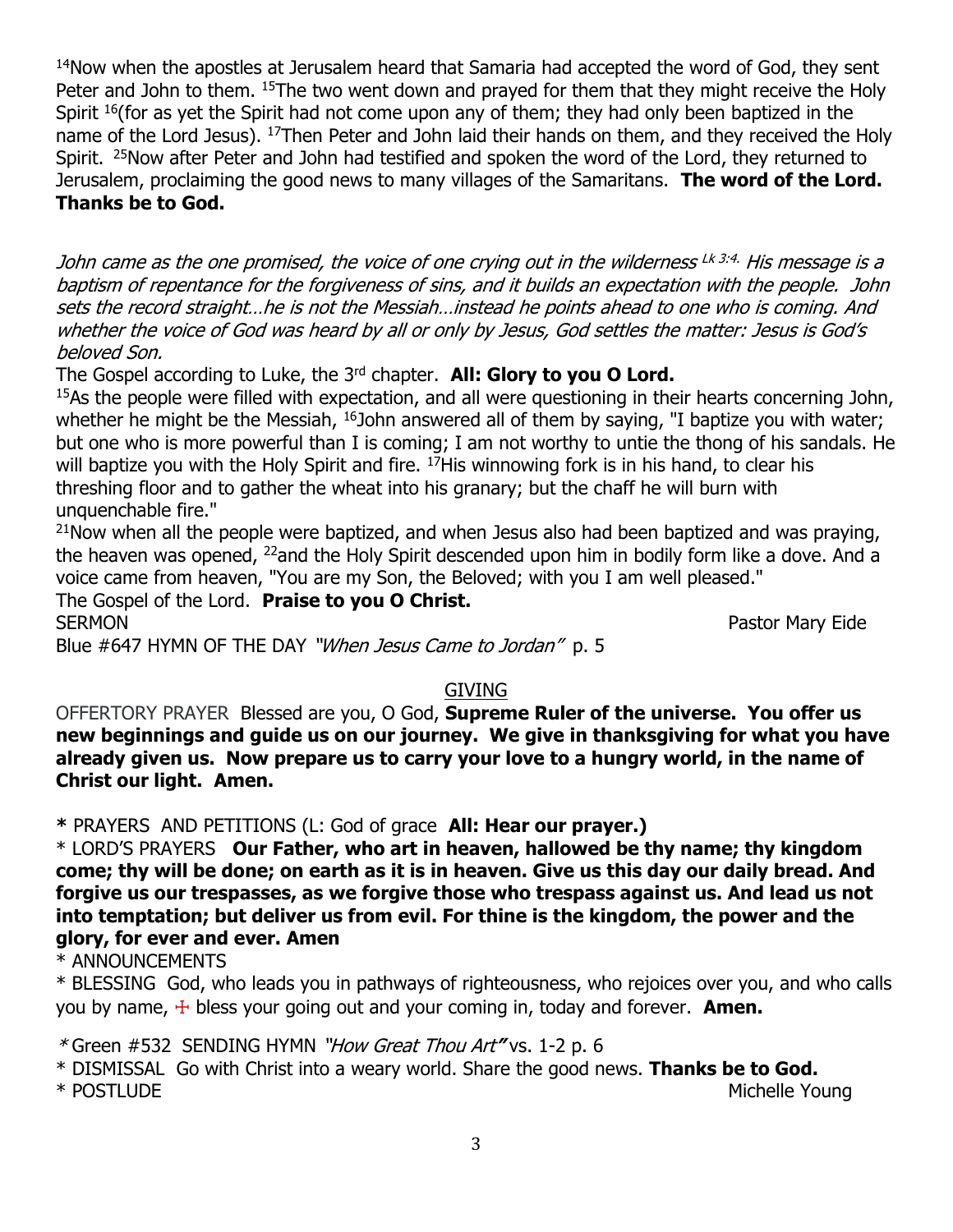#### **SCHEDULE**

| <b>TODAY</b>     | 8:45am<br>10:00am  | - Sunday School Classes<br>- Worship                      |
|------------------|--------------------|-----------------------------------------------------------|
|                  | 11:00am            | - NO Fellowship because we have NO host                   |
| <b>MONDAY</b>    | 7pm                | - AA Meeting                                              |
| <b>TUESDAY</b>   | $4-6$ pm           | - Food Pantry                                             |
|                  | 6pm                | - Finance Meeting                                         |
|                  | 7pm                | - 1 <sup>st</sup> GriefShare online session               |
| <b>WEDNESDAY</b> | 3:20 <sub>pm</sub> | - 7 <sup>th</sup> -8 <sup>th</sup> gr. Confirmation class |
| <b>FRIDAY:</b>   | 10am-Noon          | - Food Pantry                                             |
| <b>SUNDAY:</b>   | 8:45am             | - Sunday School Classes                                   |
|                  | 10:00am            | - Communion Worship                                       |
|                  | 11:00am            | - Season of Lent Planning Meeting                         |

### ANNOUNCEMENTS

NEXT SUNDAY, Jan. 16<sup>th</sup> come join us in a Season of Lent Planning Meeting. We have purchased themed material for: Sunday and Midweek worship, Daily Devotionals and more! NEEDED: Anyone who wants to participate in organizing, involving people in the season, review/implement "You are here" themed content, help promote in church/in homes/in the community and on social media, be involved in worship leadership, moral support, prayer warriors.

## ANNUAL MEETING JANUARY 30th in the sanctuary after a 30 minute worship.

WE NEED YOU! Check out sign-up sheets for worship roles for upcoming months or host Fellowship after worship on 2<sup>nd</sup> or 4<sup>th</sup> Sunday. You can also call or email if you'd like to sign up.

**Shepherd of the Hill Lutheran Church 207 University Street, Elk Mound, WI 54739** Office Phone: 715-879-5115 Email: [sothlc@sothem.org](mailto:sothlc@sothem.org) Website [www.sothem.org](http://www.sothem.org/) Find us on Facebook, too! Pastor Mary Eide (H) 715-309-4065 [meide@luthersem.edu](mailto:meide@luthersem.edu) Custodian, Terry Stamm 715-379-3728 Sunday School Coordinators: Chris Miller at [chrisbenelli.miller@gmail.com](mailto:chrisbenelli.miller@gmail.com) or Jaime Folczyk [mjfolczyk@yahoo.com](mailto:mjfolczyk@yahoo.com) Financial Secretary: Barb Vadnais [barbvadnais1@gmail.com](mailto:barbvadnais1@gmail.com)

Copyright © 2021 Augsburg Fortress. All rights reserved. Reprinted by permission under Augsburg Fortress Liturgies Annual License #SAS028313.

New Revised Standard Version Bible, Copyright © 1989, Division of Christian Education of the National Council of the Churches of Christ in the United States of America. Used by permission. All rights reserved. Revised Common Lectionary, Copyright © 1992 Consultation on Common Texts, admin Augsburg Fortress. Used by permission. One License Podcast / Streaming License A-724679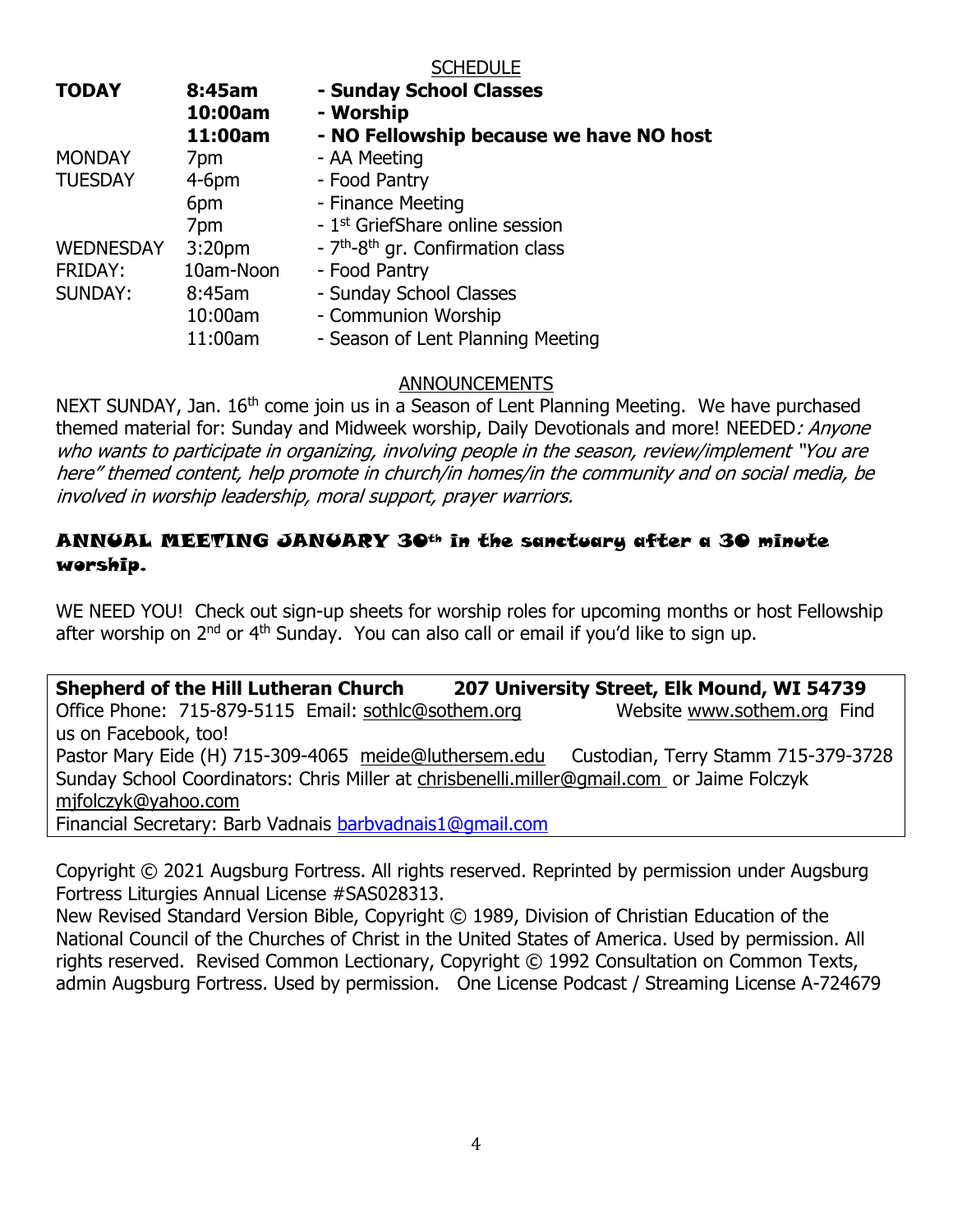# When Jesus Came to Jordan



Duplication in any form prohibited without permission or valid license from copyright administrator.

"When Jesus Came to Jordan" was reprinted with permission under One License #A-724679. All rights reserved

### BIBLE STUDY QUESTIONS TO PONDER

- 1. While God's voice cannot be seen, the effect of it is described in *Psalm 29*. What is one way God's words been revealed to you? How has it affected your life, your faith?
- 2. God has a way of making good things come out of bad (even terrible) situations. In the Book of Acts reading, we are reminded that persecution of believers forced them away from the Holy City, even into enemy territory (Samaritans and Jews have loathed one another for a very long time.) The Holy Spirit inspires Philip to share the Good News of salvation through the risen Jesus Christ. The people accepted the Good News and were baptized. Do you have an experience when you felt compelled to share the Good News, even though previously you'd have resisted for fear of rejection? If so, what happened? If not, what keeps you from sharing with others what you believe?
- 3. In our reading from Luke's gospel, we get very few details about Jesus' baptism. We do however learn that after Jesus prays, God the Holy Spirit and God the Father respond in a big way. Have you ever felt a strong response from God after you've prayed? What did it feel like to know so assuredly that God had heard you? Did this make you feel 'beloved'? Known?